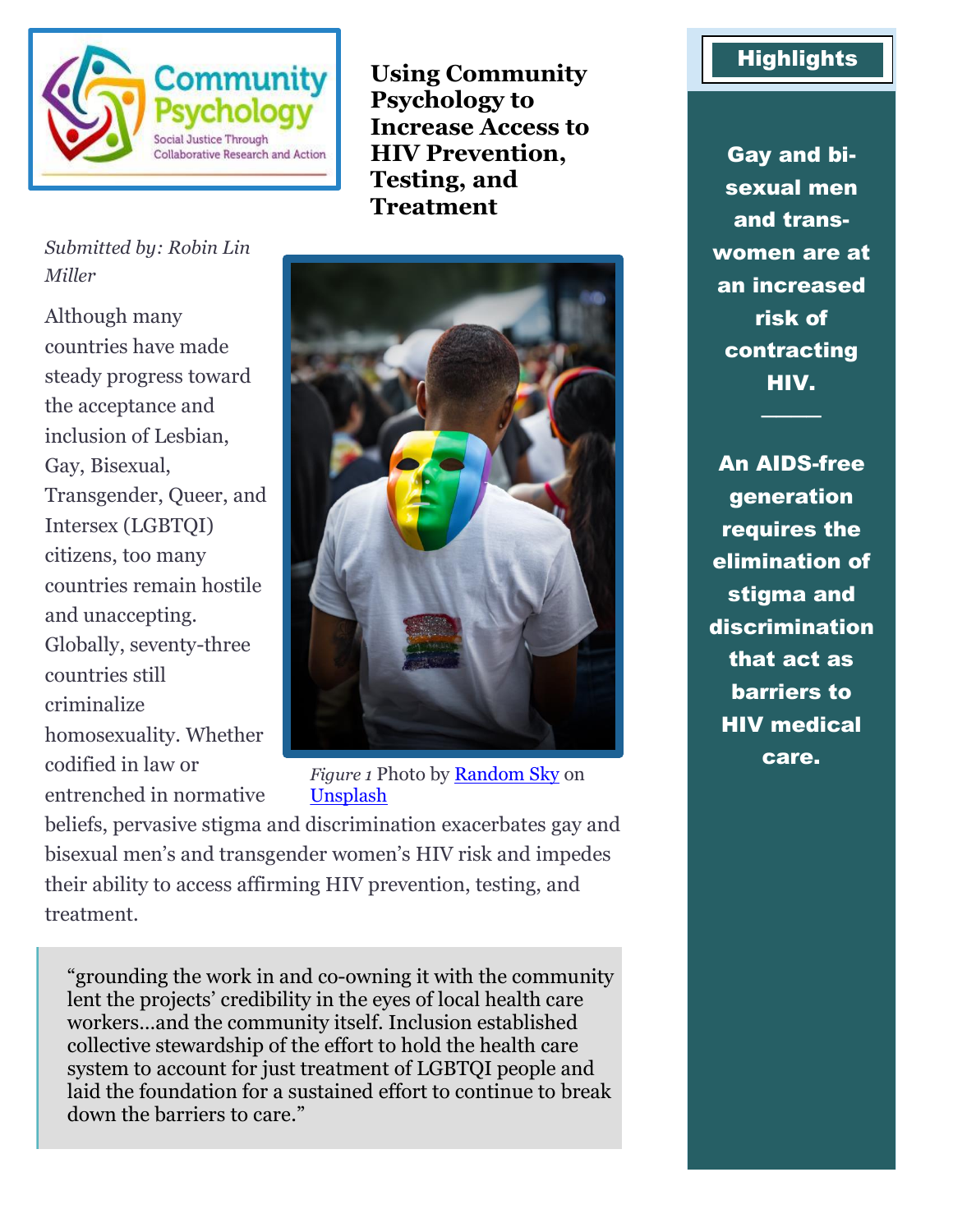Due to stigma and resultant obstacles to prevention and care, a gay or bisexual man is 27 times more likely to acquire HIV than his heterosexual counterpart. Trans-women are at 49 times the risk of cisgender women.

Project ACT was a 20-month demonstration aimed at increasing access to HIV care among gay and bisexual men and transgender women in African and Caribbean countries that are hostile to LGBTQI people. The project employed three advocacy strategies for removing obstacles to HIV care: reducing stigma and discrimination, eliminating violence and threats to security, and challenging policy and legal barriers. The project operated on a partnership model between seven LGBTQI-focused civil-society organizations located in Sub-Saharan Africa and the Caribbean and was led by [MPact Global](https://mpactglobal.org/)  [Action for Gay Men's Health and Rights](https://mpactglobal.org/) (MPact), an international human rights advocacy organization based in Oakland, California.

## *Methods*

MPact commissioned a study of Project ACT's impact. The study used observations, interviews, focus groups, and document review. Four of the projects (Cameroon, Côte d'Ivoire, Jamaica, Zimbabwe) were followed intensively through routine site visits to gain insight on what is required to conduct successful

# HOW DID A COMMUNITY PSYCHOLOGY PERSPECTIVE INFORM YOUR WORK?

Community Psychology emphasizes humility. The field taught me to pay close attention to how the different actors - health care workers, government officials, community members - conceptualized the problems of access to health care in each country and weighed potential solutions. That was very important in being able to recognize my own biases as a person from a rich economy in the global North.

I considered how to collect the data so that the community could share their knowledge in ways that was natural, identify and make their own meaning of outcomes, and express their values about whether a change reflected progress toward or away from rightsbased access to care.

As the researcher on the team, I was intervening in the situation by collecting data. I was sensitive to the importance of ensuring that my presence and the data supported community learning and negotiation to help meet the needs of the LGBTQI community.

advocacy in hostile contexts. A post-project peer-to-peer reflection and learning workshop brought together all Project ACT partners as the project concluded. This case study highlights two examples of a community-led monitoring approach using mystery patients to document stigma and discrimination in the provision of health care. The examples in the case study are from Zimbabwe and Cameroon. Mystery patients – also sometimes called mystery shoppers or mystery clients – are people covertly sent into a health care facility to rate the quality of their experiences on a set of pre-determined indicators. In the case study, the mystery patients rated whether they encountered specific types of stigma and discrimination from the moment they entered health care facilities until the moment they departed and took note of who perpetrated acts of stigma and discrimination.